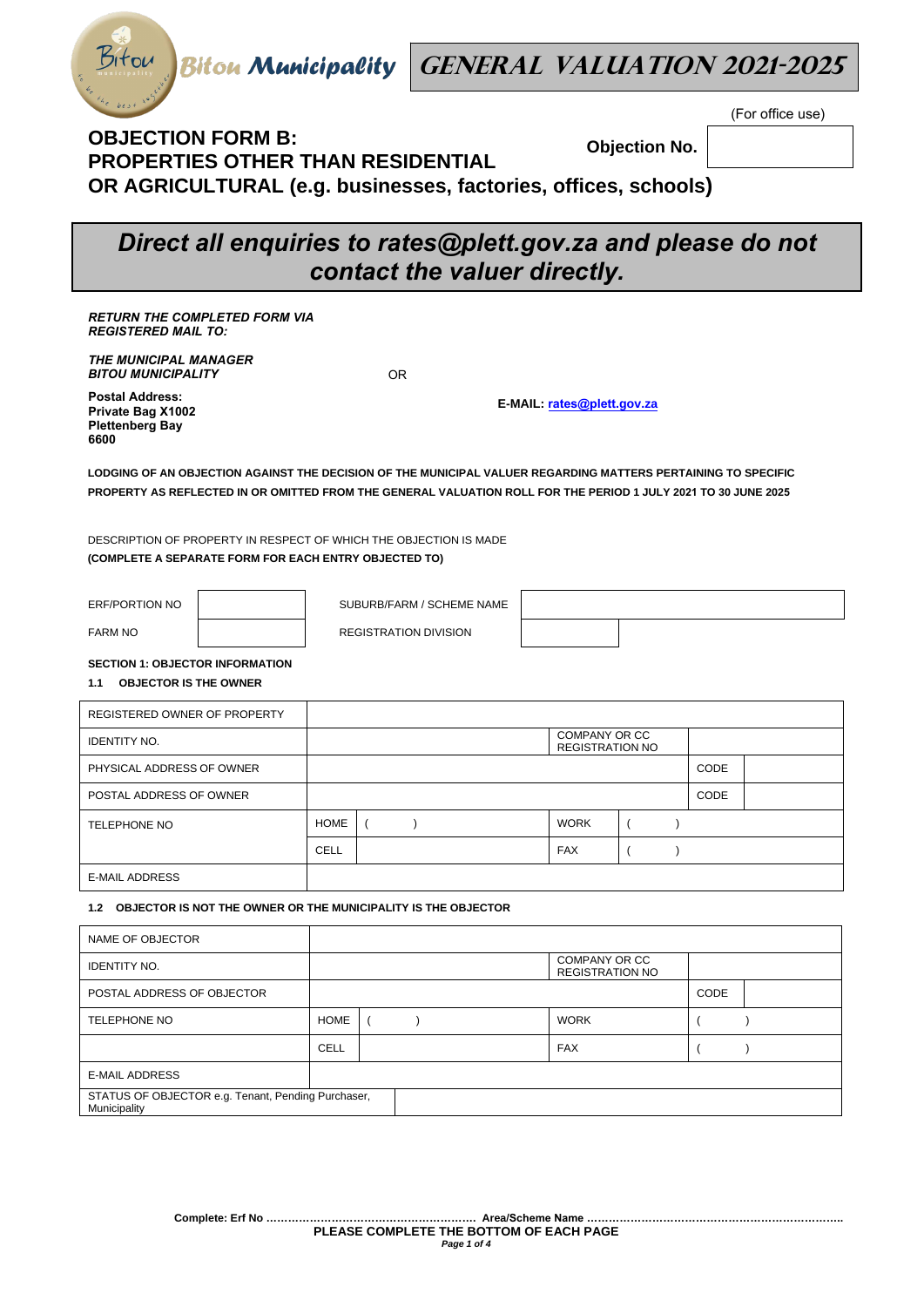## **1.3 AUTHORISED REPRESENTATIVE OF THE OBJECTOR**

|                           | NAME OF REPRESENTATIVE  |                                                                                                                   |             |                                |                                               |                                                |                |                   |               |                |
|---------------------------|-------------------------|-------------------------------------------------------------------------------------------------------------------|-------------|--------------------------------|-----------------------------------------------|------------------------------------------------|----------------|-------------------|---------------|----------------|
| <b>IDENTITY NO.</b>       |                         |                                                                                                                   |             |                                |                                               | <b>COMPANY OR CC</b><br><b>REGISTRATION NO</b> |                |                   |               |                |
|                           |                         | POSTAL ADDRESS OF REPRESENTATIVE                                                                                  |             |                                |                                               |                                                |                | CODE              |               |                |
| <b>TELEPHONE NO</b>       |                         |                                                                                                                   | <b>HOME</b> | $\left($<br>$\lambda$          |                                               | <b>WORK</b>                                    |                |                   | $\lambda$     |                |
|                           |                         |                                                                                                                   | <b>CELL</b> |                                |                                               | FAX                                            |                | $\overline{ }$    | $\mathcal{E}$ |                |
| <b>E-MAIL ADDRESS</b>     |                         |                                                                                                                   |             |                                |                                               |                                                |                |                   |               |                |
|                           |                         | IF A REPRESENTATIVE IS APPOINTED, PROOF OF AUTHORISATION MUST BE ATTACHED                                         |             |                                |                                               |                                                |                |                   |               |                |
|                           |                         | SECTION 2: PROPERTY DETAILS (FOR SECTIONAL TITLES SEE SECTION 4)                                                  |             |                                |                                               |                                                |                |                   |               |                |
| PHYSICAL ADDRESS          |                         |                                                                                                                   |             |                                |                                               |                                                | CODE           |                   |               |                |
|                           |                         |                                                                                                                   |             |                                |                                               |                                                |                |                   |               |                |
| <b>EXTENT OF PROPERTY</b> |                         |                                                                                                                   |             | $\mathsf{M}^2$                 |                                               |                                                |                |                   |               |                |
|                           |                         |                                                                                                                   |             |                                |                                               |                                                |                |                   |               |                |
|                           | MUNICIPAL ACCOUNT NO    |                                                                                                                   |             |                                |                                               |                                                | (If available) |                   |               |                |
|                           | NAME OF BOND HOLDER     |                                                                                                                   |             |                                | REGISTERED AMOUNT OF BOND                     |                                                |                |                   |               |                |
|                           |                         |                                                                                                                   |             |                                |                                               |                                                | (If available) |                   |               |                |
|                           |                         |                                                                                                                   |             |                                |                                               |                                                |                |                   |               |                |
| APPLICABLE)               |                         | PROVIDE FULL DETAILS OF ALL SERVITUDES, ROADS PROCLAMATIONS OR OTHER ENDORSEMENTS AGAINST THE PROPERTY (IF        |             |                                |                                               |                                                |                |                   |               |                |
|                           |                         |                                                                                                                   |             |                                |                                               |                                                |                |                   |               |                |
| SERVITUDE NO              |                         |                                                                                                                   |             |                                |                                               | AFFECTED AREA                                  |                |                   |               | M <sup>2</sup> |
| IN FAVOUR OF              |                         |                                                                                                                   |             |                                |                                               |                                                |                |                   |               |                |
| FOR WHAT PURPOSE          |                         |                                                                                                                   |             |                                |                                               |                                                |                |                   |               |                |
|                           | WAS COMPENSATION PAID   | <b>YES</b>                                                                                                        |             | <b>NO</b>                      |                                               |                                                |                |                   |               |                |
|                           | IF YES: DATE OF PAYMENT |                                                                                                                   |             |                                |                                               | <b>AMOUNT</b>                                  | R              |                   |               |                |
|                           |                         |                                                                                                                   |             |                                |                                               |                                                |                |                   |               |                |
|                           |                         | <b>SECTION 3: DESCRIPTION OF BUILDINGS (FOR SECTIONAL TITLE COMPLETE SECTION 4)</b>                               |             |                                |                                               |                                                |                |                   |               |                |
|                           |                         | (INFORMATION UNDER 3.1 TO 3.4 TO BE SUPPLIED BY MEANS OF ANNEXURES AS FOLLOWS)                                    |             |                                |                                               |                                                |                |                   |               |                |
| 3.1                       |                         | <b>TENANT AND RENT INFORMATION - ANNEXURE A</b>                                                                   |             |                                |                                               |                                                |                |                   |               |                |
| NAME OF<br><b>TENANT</b>  | SIZE                    | <b>RENTAL (EXCL</b><br>VAT)                                                                                       |             | <b>ESCALATION</b><br>OF RENTAL | OTHER CONTRIBUTIONS                           | TERM OF<br>LEASE                               |                | <b>START DATE</b> |               |                |
| 3.2                       |                         | SCHEDULE OF EXPENSES INCLUDING MUNICIPAL, ADMINISTRATION, INSURANCES, SECURITY etc. ANNEXURE B                    |             |                                |                                               |                                                |                |                   |               |                |
| 3.3                       |                         | STATEMENT OF INCOME & EXPENDITURE FOR PREVIOUS FINANCIAL YEAR - ANNEXURE C                                        |             |                                |                                               |                                                |                |                   |               |                |
| 3.4                       |                         | <b>BUILDING SIZES - ANNEXURE D</b>                                                                                |             |                                |                                               |                                                |                |                   |               |                |
| <b>BUILDING NO.</b>       |                         | SIZE $M^2$                                                                                                        |             |                                | DESCRIPTION e.g. used as a shop, offices etc. | <b>CONDITION</b>                               |                |                   |               |                |
| 3.5                       |                         | IF THE PROPERTY HAS NOT BEEN DEVELOPED TO Its HIGHEST AND BEST USE, INDICATE THE EXTENT OF LAND THAT IS AVAILABLE |             |                                |                                               |                                                |                |                   |               |                |
|                           | FOR FURTHER DEVELOPMENT |                                                                                                                   |             |                                |                                               |                                                |                |                   |               |                |
|                           |                         |                                                                                                                   |             |                                |                                               | M <sup>2</sup>                                 |                |                   |               |                |
|                           |                         | OTHER FEATURES OF BUILDINGS: (PROVIDE ANNEXURE E IF NECESSARY)                                                    |             |                                |                                               |                                                |                |                   |               |                |
|                           |                         |                                                                                                                   |             |                                |                                               |                                                |                |                   |               |                |
|                           |                         |                                                                                                                   |             |                                |                                               |                                                |                |                   |               |                |
|                           |                         |                                                                                                                   |             |                                |                                               |                                                |                |                   |               |                |
|                           |                         |                                                                                                                   |             |                                |                                               |                                                |                |                   |               |                |
|                           |                         |                                                                                                                   |             |                                |                                               |                                                |                |                   |               |                |
|                           |                         |                                                                                                                   |             |                                |                                               |                                                |                |                   |               |                |
|                           |                         |                                                                                                                   |             |                                |                                               |                                                |                |                   |               |                |
|                           |                         |                                                                                                                   |             |                                |                                               |                                                |                |                   |               |                |

**Complete: Erf No …………………………………………………. Area/Scheme Name …………………………………………………………….. PLEASE COMPLETE THE BOTTOM OF EACH PAGE**  *Page 2 of 4*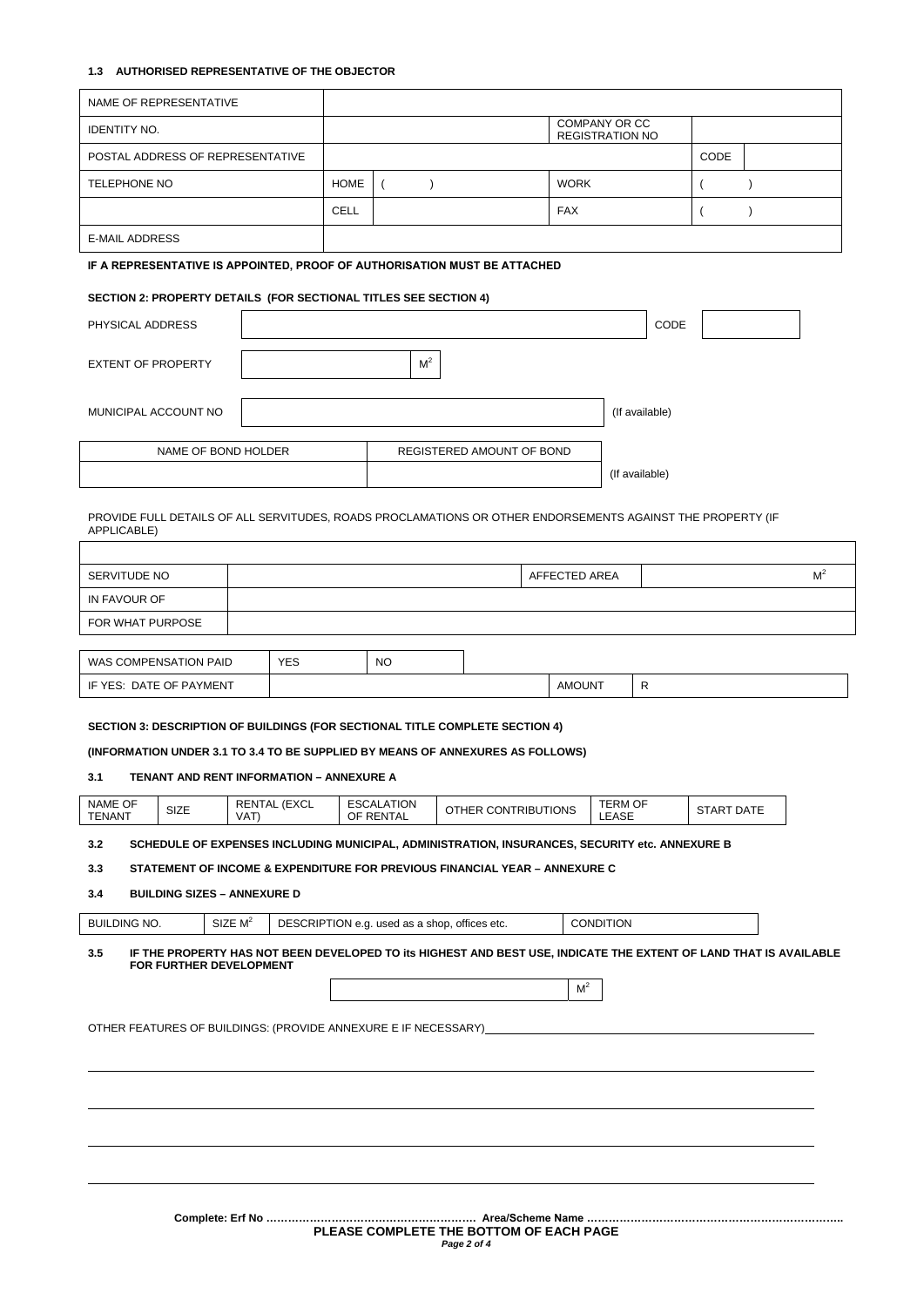## **SECTION 4: SECTIONAL TITLE UNITS**

| SCHEME NO.             | NAME OF SCHEME |                |              | FLAT NO/<br>DOOR NO | UNIT SIZE | M <sup>2</sup> |
|------------------------|----------------|----------------|--------------|---------------------|-----------|----------------|
|                        |                |                |              |                     |           |                |
| NAME OF MANAGING AGENT |                |                |              | TEL NO.             |           |                |
| <b>SHOPS</b>           |                | M <sup>2</sup> | <b>OTHER</b> |                     |           | M <sup>2</sup> |
| <b>OFFICES</b>         |                | M <sup>2</sup> | <b>OTHER</b> |                     |           | M <sup>2</sup> |
| <b>FACTORIES</b>       |                | M <sup>2</sup> | <b>OTHER</b> |                     |           | M <sup>2</sup> |

## **TENANT AND RENT INFORMATION – ANNEXURE A**

| <b>ENANT</b><br><b>NAME</b><br>OF | <b>SIZE</b><br>$\sim$ $\sim$ | <b>VAT</b><br>(EXCL<br>RENTAL | <b>ESCALATION</b> | <b>CONTRIBUTIONS</b><br>OTHER ( | <b>EASE</b><br>TERM<br>OF | <b>DATE</b><br><b>START</b> |
|-----------------------------------|------------------------------|-------------------------------|-------------------|---------------------------------|---------------------------|-----------------------------|
|                                   |                              |                               |                   |                                 |                           |                             |

MONTHLY LEVY R CONSUMING REALLY RELATED STOLEN AND REALLY BETAILS OF EXCLUSIVE USE AREAS

| GARAGE              | M <sup>2</sup> |
|---------------------|----------------|
| <b>CARPORT</b>      | M <sup>2</sup> |
| <b>OPEN PARKING</b> | M <sup>2</sup> |
| <b>STORE ROOM</b>   | M <sup>2</sup> |
| <b>GARDEN</b>       | M <sup>2</sup> |
| <b>OTHER</b>        |                |

COMMON PROPERTY CONSISTS OF:

| <b>SWIMMING POOL</b> |  |
|----------------------|--|
| <b>TENNIS COURT</b>  |  |
| <b>OTHER</b>         |  |
| <b>OTHER</b>         |  |
| <b>OTHER</b>         |  |

#### **SECTION 5: MARKET INFORMATION**

IF YOUR PROPERTY IS CURRENTLY ON THE MARKET **IF YOUR PROPERTY HAS BEEN ON THE MARKET THE LAST 3 YEARS** 

| WHAT IS THE ASKING PRICE? | R | WHAT WAS THE ASKING PRICE? | R |
|---------------------------|---|----------------------------|---|
| OFFER RECEIVED            |   | OFFER RECEIVED             | R |
| NAME OF AGENT             |   | TEL NO                     |   |

SALE TRANSACTIONS (OF OTHER PROPERTIES IN THE VICINITY) USED BY THE OBJECTOR IN DETERMINING THE MARKET VALUE OF PROPERTY OBJECTED TO

| ERF/UNIT NO | SUBURB/SCHEME NAME | DATE OF SALE | SELLING PRICE |
|-------------|--------------------|--------------|---------------|
|             |                    |              |               |
|             |                    |              |               |
|             |                    |              |               |
|             |                    |              |               |

#### **SECTION 6: OBJECTION DETAILS**

|                                        | PARTICULARS AS REFLECTED IN THE<br><b>VALUATION ROLL</b> | CHANGES REQUESTED BY OBJECTOR |
|----------------------------------------|----------------------------------------------------------|-------------------------------|
| DESCRIPTION OF THE PROPERTY / UNIT NO. |                                                          |                               |
| <b>CATEGORY</b>                        |                                                          |                               |
| PHYSICAL ADDRESS/DOOR NO./FLAT NO.     |                                                          |                               |
| <b>EXTENT</b>                          |                                                          |                               |
| <b>MARKET VALUE</b>                    |                                                          |                               |
| NAME OF OWNER                          |                                                          |                               |